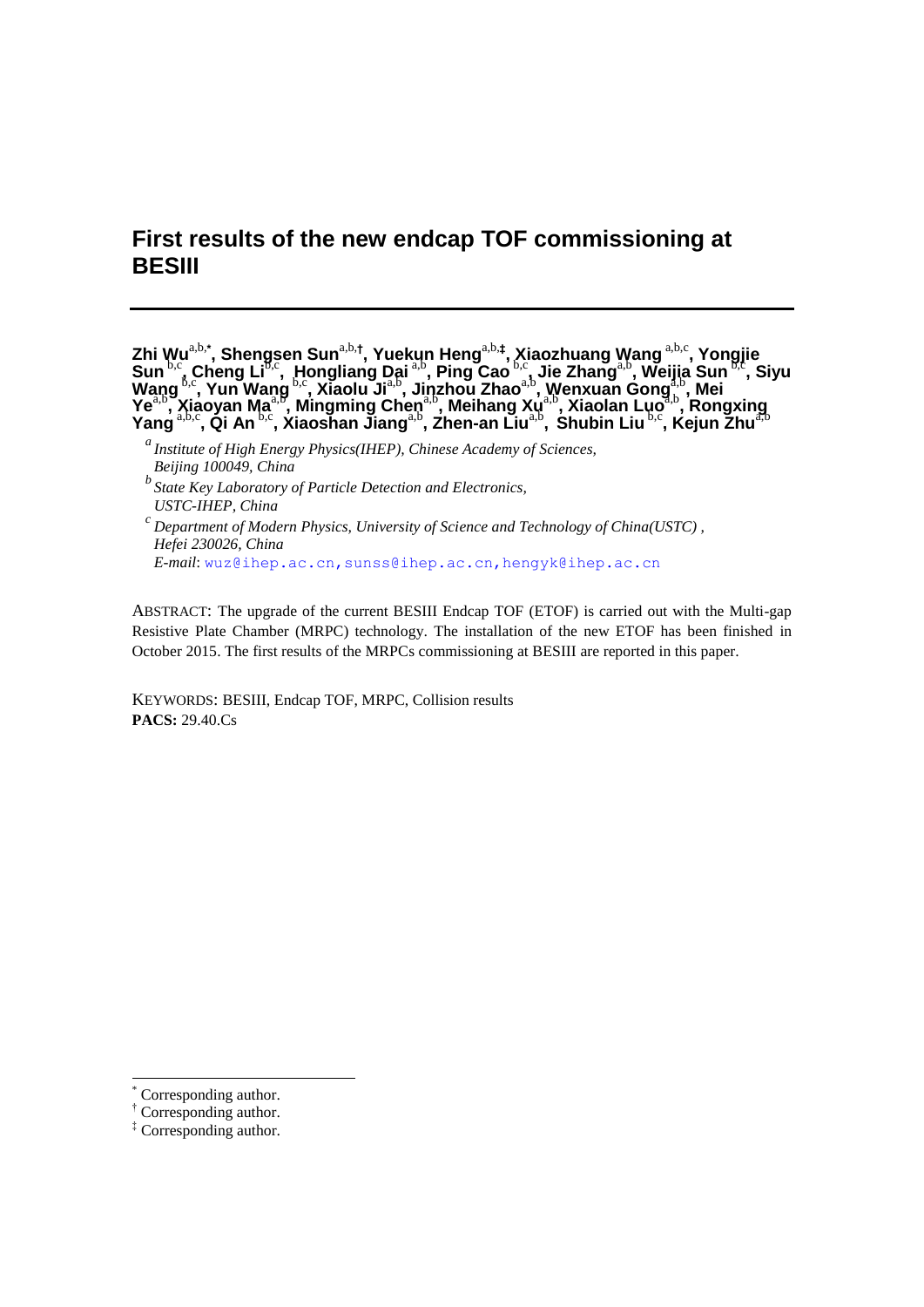## **Contents**

| 1.        | <b>Introduction</b>                              |                |
|-----------|--------------------------------------------------|----------------|
| 2.        | <b>New ETOF detector</b>                         | $\overline{2}$ |
| <b>3.</b> | <b>Readout electronics and Online DAQ system</b> | $\overline{2}$ |
| 4.        | First results with collision data                | 3              |
|           | 4.1 Raw time distribution                        | 3              |
|           | 4.2 Noise rate measurements                      | 3              |
|           | 4.3 Event start time (EST) distribution          | $\overline{4}$ |
|           | 4.4 Time resolution                              | $\overline{4}$ |
|           | 4.5 Detection efficiency                         | 5              |
| 5.        | <b>Conclusions</b>                               | 5              |

# **1. Introduction**

The BESIII experiment [1] study  $e^+e^-$  collisions in the  $\tau$ -charm energy region at the Beijing Electron and Positron Collider II (BEPCII) [2]. Particle identification is a fundamental tool in the data analysis since it help to disentangle specific processes inside the high multiplicity events. The original ETOF system [1], which mainly identify pions and kaons, consists of two disks of 48 pieces of plastic scintillating counters covering the polar angle region of  $0.83 \le \cos\theta \le 0.96$  as shown in Fig.1. Each counter consists of fast scintillator blocks (BC204) readout by fine-mesh photomultiplier tubes (Hamamatsu R5924). The time resolution measured by ETOF detector is 138 ps for  $\pi$ 's [3], which cannot completely satisfy the higher precision requirement of physics. There are two main reasons for the worse ETOF time resolution: one is the multiple scattering of particles in the thick aluminium endcaps of the main drift chamber [4]; the other is the uncertainties of the particle positions hitting the scintillators.



Fig.1 Schematic drawing of ETOF and location in BESIII.

The multi-gap resistive plate chamber (MRPC) [5] is a new type of gaseous detector with excellent time resolution, high detection efficiency, relatively low cost. It has been used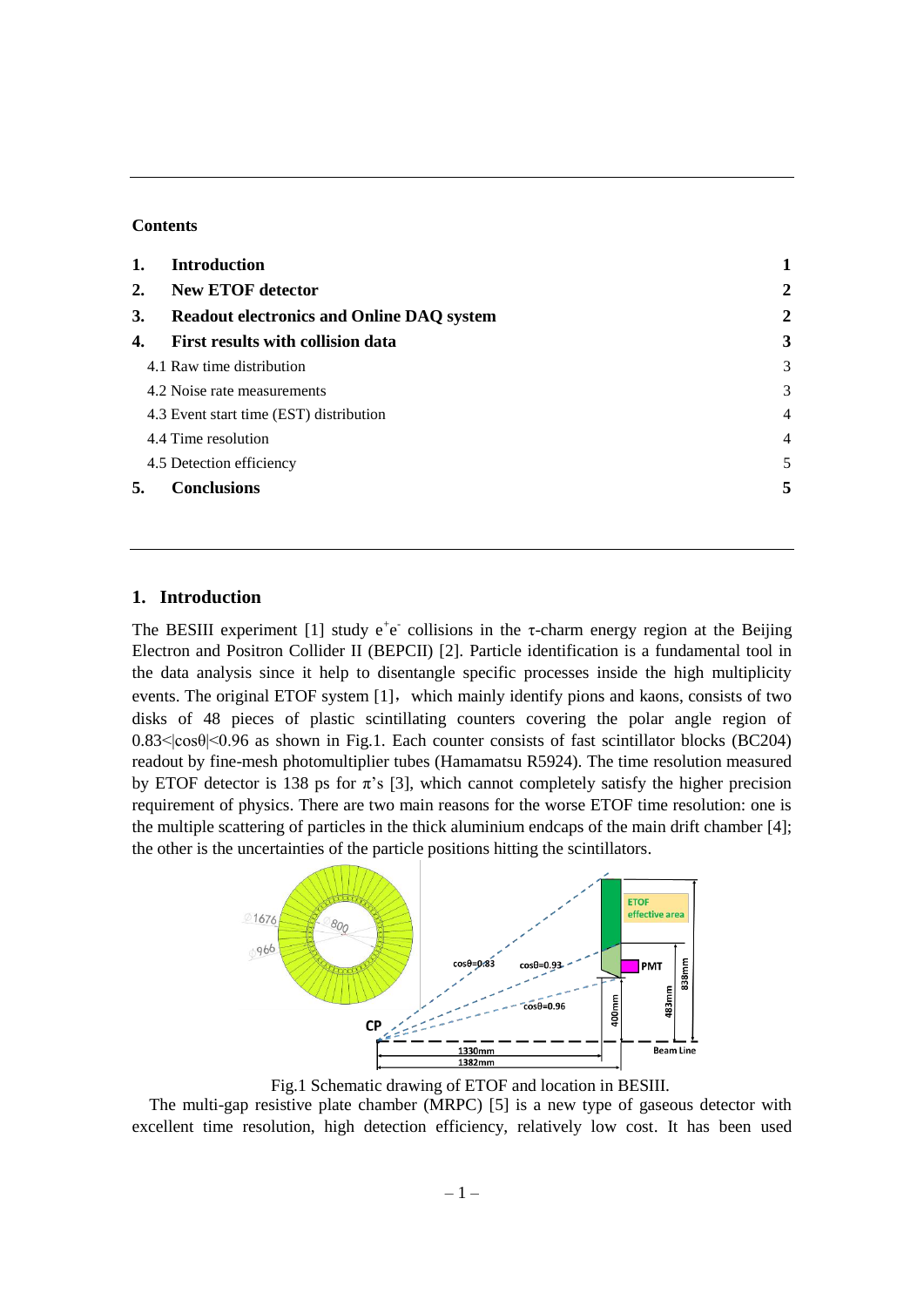successfully as TOF detectors in several experiments, such as ALICE at LHC [6][7], STAR at RHIC [8][9]. From 2011 to 2013, the R&D process has been carried out to develop the prototype MRPCs for the upgrade of BESIII ETOF. Test beam results have shown a time resolution better than 50 ps for 800 MeV pions which verify the physics design [10][11]. The segmentation of the MRPC can also be made sufficiently fine to suppress multi-hit events effectively at BESIII as discussed in Ref. [4]. In 2012 it was approved to replace the current BESIII ETOF with the MRPCs.

# **2. New ETOF detector**

The new ETOF detector consists of 72 modules, 36 on each end as shown in Fig.2 (left). Adjacent modules are staggered to avoid dead regions. The effective areas of the MRPC rings have inner radius of 501 mm and outer radius 822 mm. Each MRPC is divided into 12 strips with readout from both ends. The readout granularity is increased by 12 fold compared to the original ETOF in which each plastic scintillator module is readout by only one PMT from the inner end. The lengths of readout strips in each MRPC module are from 9.1 cm to 14.1 cm and their width is 2.4 cm and separated by 3 mm, as shown in Fig.2 (right).



Fig.2 The schematic drawing of MRPC-based ETOF at BESIII (left); The layouts of printed circuit board and the cross-sectional view of a MRPC module along its length (right).

The gas system is made of 36 independent lines, 18 per end. Each line serves two modules serially. The gas mixture of Freon: $SF_6: C_4H_{10}$  (90:5:5) is used and controlled by the MKS 2179A&247D system. The high voltage system contains nine pairs of positive and negative channels. Each pair of channels are split to supply four modules and controlled by the BESIII slow control system.

## **3. Readout electronics and Online DAQ system**

The readout electronics system of MRPCs consists of front end electronics (FEE) boards, Calibration-Threshold-Test-Power (CTTP) boards in NIM crate, Time- to- Digital (TDIG) converter modules, fast control modules and CLOCK modules in VME crate that works in pipeline mode with a clock frequency of about 40 MHz.

Each MRPC matches one FEE module with twenty four channels based on NINO [12], which features time-over-threshold (TOT) measurement. The timing accuracy is better than 15 ps RMS for each channel when the input charge is larger than 100 fC [13]. The FEE boards with connectors and cables are fixed on the surfaces of the aluminium boxes of the MRPC modules. Connectors (50 pin QSS-025-01-l-D-RA-MTI) and shielded differential cables (SQCD-025) are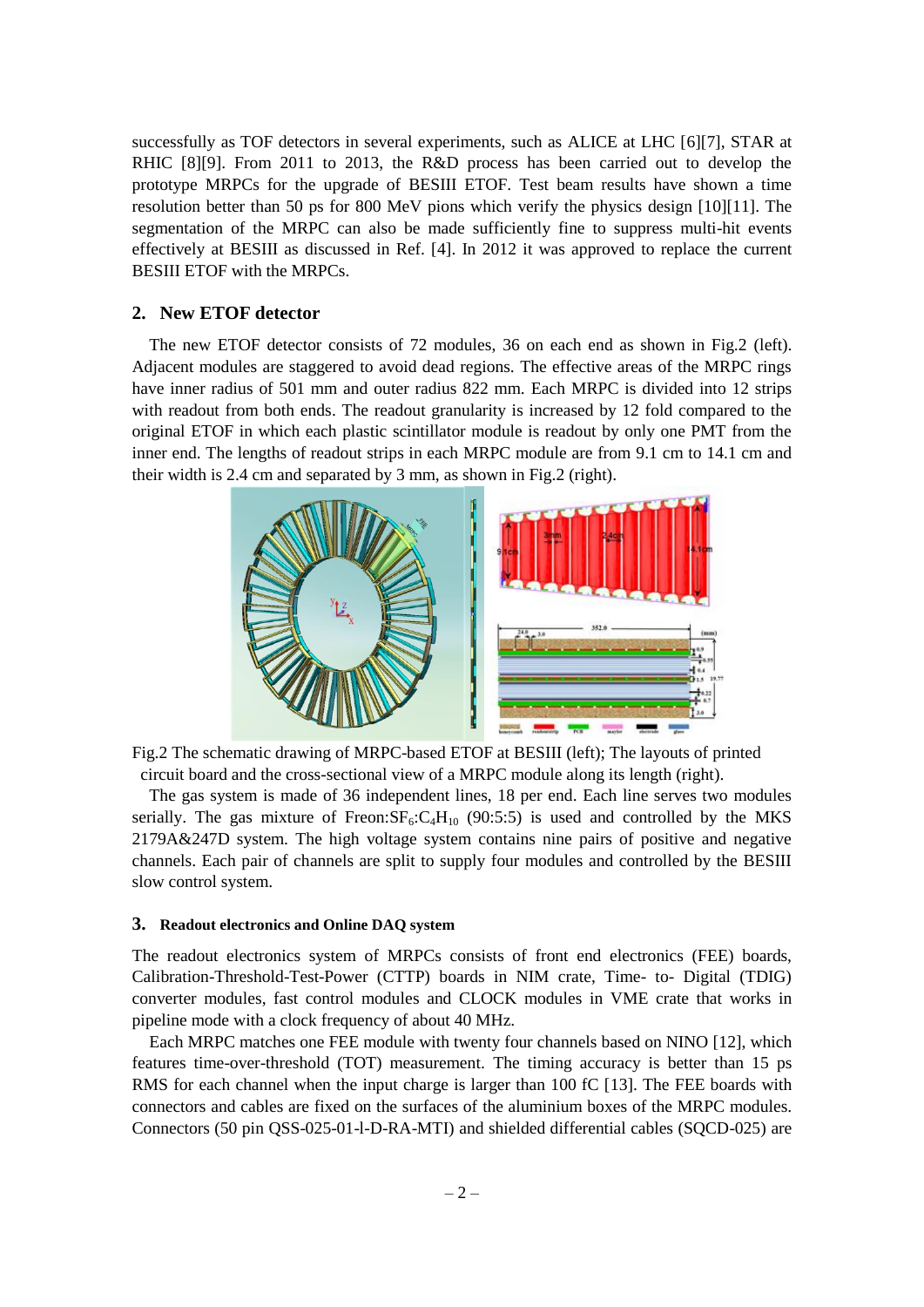used to connect the FEE and the TDIG [14]. The CTTP board housed in a NIM crate provide power, threshold and test signal for the FEE. It also receives and transit the OR differential signals from the FEE to ETOF trigger subsystem.

The FEE signals are fed into TDIG modules, on each of which high performance TDCs [15] are utilized for precise time measurements. The L1 trigger is sent via fast control module to TDIGs. The CLOCK module receives the synchronized clock from the master, and fans out 18 clocks to feed modules inside the same VME crates.

The BESIII data acquisition system adopts the techniques of multi-level buffering, parallel processing, high-speed VME readout and network transmission. Also, the running status such as the event rate, noise level, the time spectrums and hitmap are monitored by a computer program to provide real-time information for the entire system.

Data quality monitoring system [16] is developed based on the offline software to monitor the accurate data quality in time. It can reconstructs part of the acquired data sampled randomly from online data flow. The performance on detector status can be available few minutes after physics run begins.

## **4. First results with collision data**

The installation process lasts about two months, from August  $1<sup>st</sup>$  to October  $7<sup>th</sup>$  in 2015. The new ETOF commissioned together with BESIII since January 2016. Physics data-taking begins after the debugging of ETOF trigger sub-system. The preliminary results is described and discussed in the following sections. The Bhabha events are used to do the calibration.

#### **4.1 Raw time distribution**

As shown in Fig.3, a typical time distribution is obtained indicating that the MRPCs and the electronics work properly. The time window is set at 1600 ns, the same as that barrel TOF did. The hits in the region before the leading edge of the peak about 600 ns can reflect the noise level which will be given quantitatively in the following section.



#### **4.2 Noise rate measurements**

The single-channel rate is estimated by means of standalone files with a random clock trigger setting at a rate of 60 Hz during normal data taking. Since the TDIG has a multi-hit capability, at each event the number of hits in each readout channel is counted and divided by the time window of TDIG. At the nominal threshold value of 150 mV, the noise background distribution is shown in Fig.5, and an average rate of 9.0 Hz/cm2 is obtained.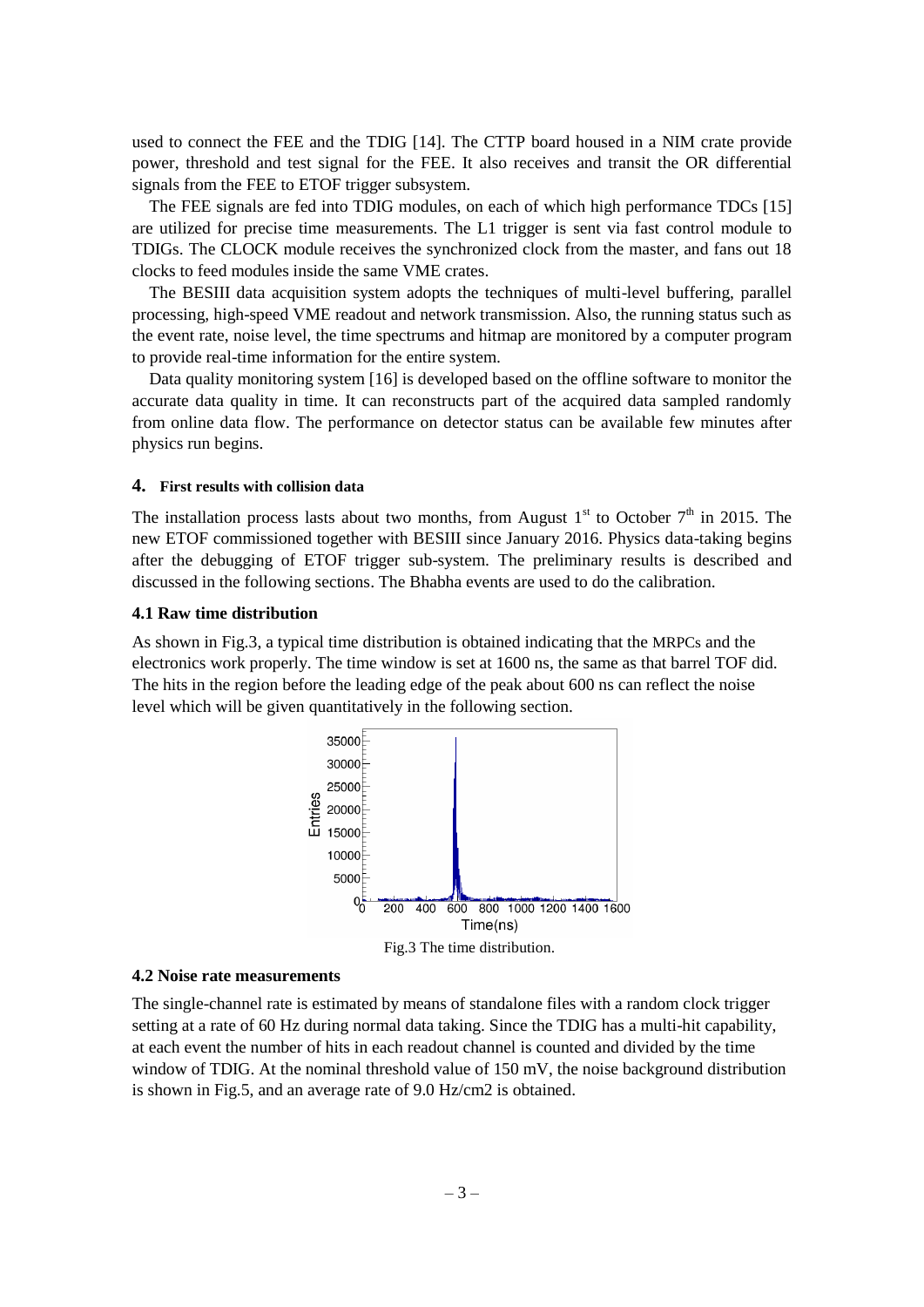

## **4.3 Event start time (EST) distribution**

The trigger cycle is 24 ns, which equals the duration of 3 or 4 bunches. The TDC from ETOF is the time interval of the trigger start time to the arrival time of MRPC's signal. This time may differ from the interval between the collision time and the signal time in the detector. The interval of the trigger time and the collision time is called EST, calculated only by offline data analysis [17]. The BTOF or ETOF is the best choice to calculate the EST, since it near the tracker system and has the highest time measurement precision. The EST distribution calculated by ETOF is shown in Fig.5.



## **4.4 Time resolution**

1

The time calibration is carried out by comparing the measured time t\_meas against the predicted time t\_pred. The measured time t\_meas is obtained by TDC subtracting EST, electronics offset, correction time caused by time-amplitude correlation effect. The predicted time t\_pred is calculated by tracker system using the Kalman Filter method. The time resolution of 69ps for one-end (Fig.6 left) and 60ps for two-ends<sup>1</sup> (Fig.6 right) are determined by fitting the  $t$ <sub>meas</sub> t\_pred distribution with Gauss function. Fig.7 shows the time resolutions for one-end and twoends of MRPCs versus strip.

 $1$ <sup>1</sup> The resolution of one-end stands for the result from the left or right channel in one strip; The resolution of two-ends stands for the combined result from left and right channels in one strip.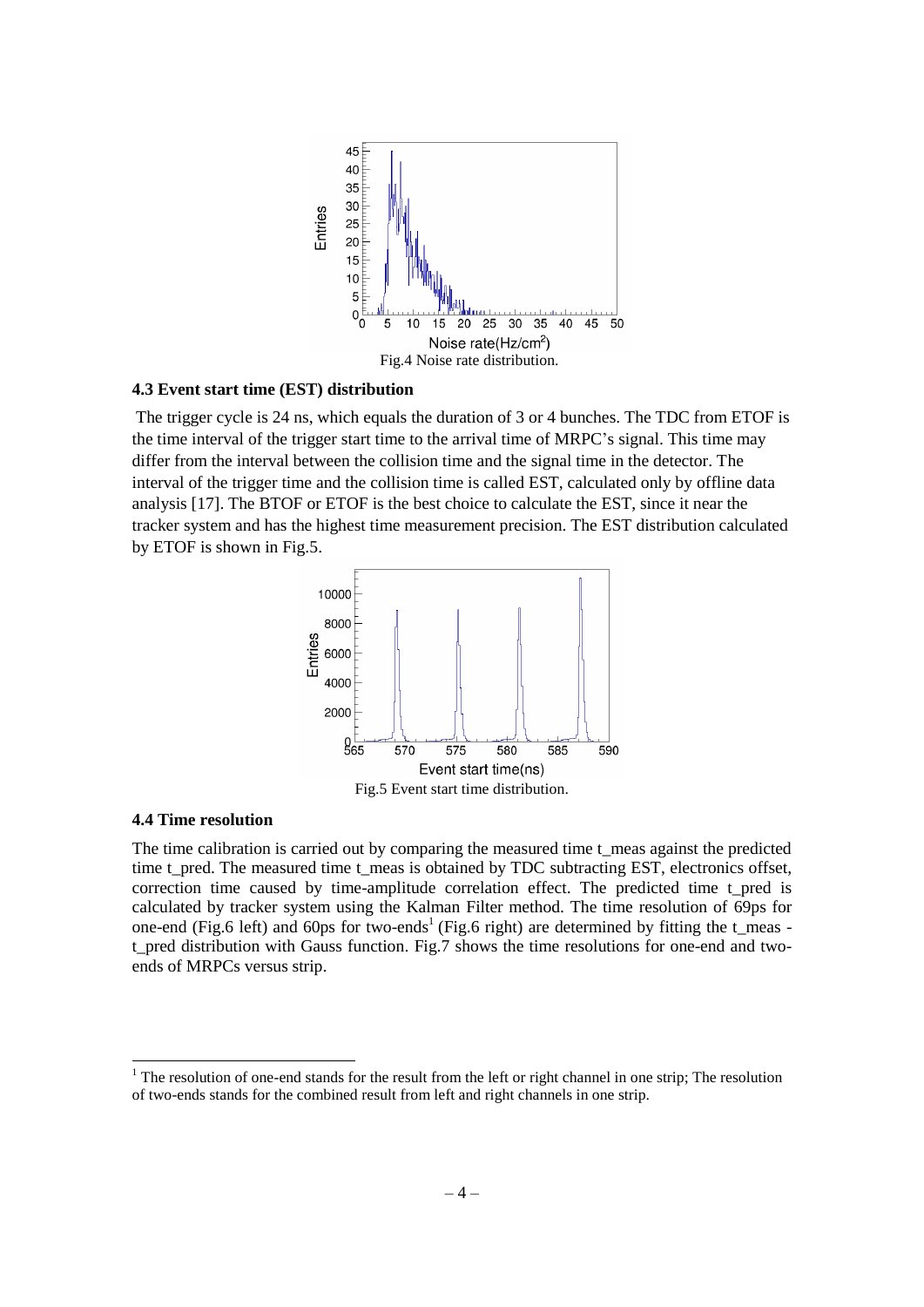

Fig.6 t\_meas - t\_pred distribution for one-end (left) and two-ends (right) of MRPC.

## **4.5 Detection efficiency**

The detection efficiency is determined by the ratio of hits in one end or strip to the number of tracks passing through the strip. As shown in Fig.8, the average efficiency of two-ends is about 97.5%, which satisfies the design requirement of > 96%.



#### **5. Conclusions**

During the commissioning of the new ETOF, the status of all the hardware is stable. The noise rate has measured to be 9.0  $Hz/cm<sup>2</sup>$ , which reflects low noise level. After the calibration with Bhabha events, the very promising time resolutions of 69 and 60 ps for one-end and two-ends of MRPCs are obtained. The average detection efficiency of two-ends is about 97.5%. These preliminary results indicate the upgrade of BESIII ETOF is successful.

# **Acknowledgments**

This work is supported by the National Natural Science Foundation of China (No. 10979003) and Chinese Academy of Sciences (No. 1G201331231172010).

## **References**

- [1] M. Ablikim et al., Design and construction of the BESIII detector, Nucl. Instrum. Meth. **A 614** (2010) 345.
- [2] C. Zhang for BEPC & BEPCII Teams, Performance of the BEPC and progress of the BEPCII, in: Proceedings of APAC (2004), pp. 15–19, Gyeongju, Korea.